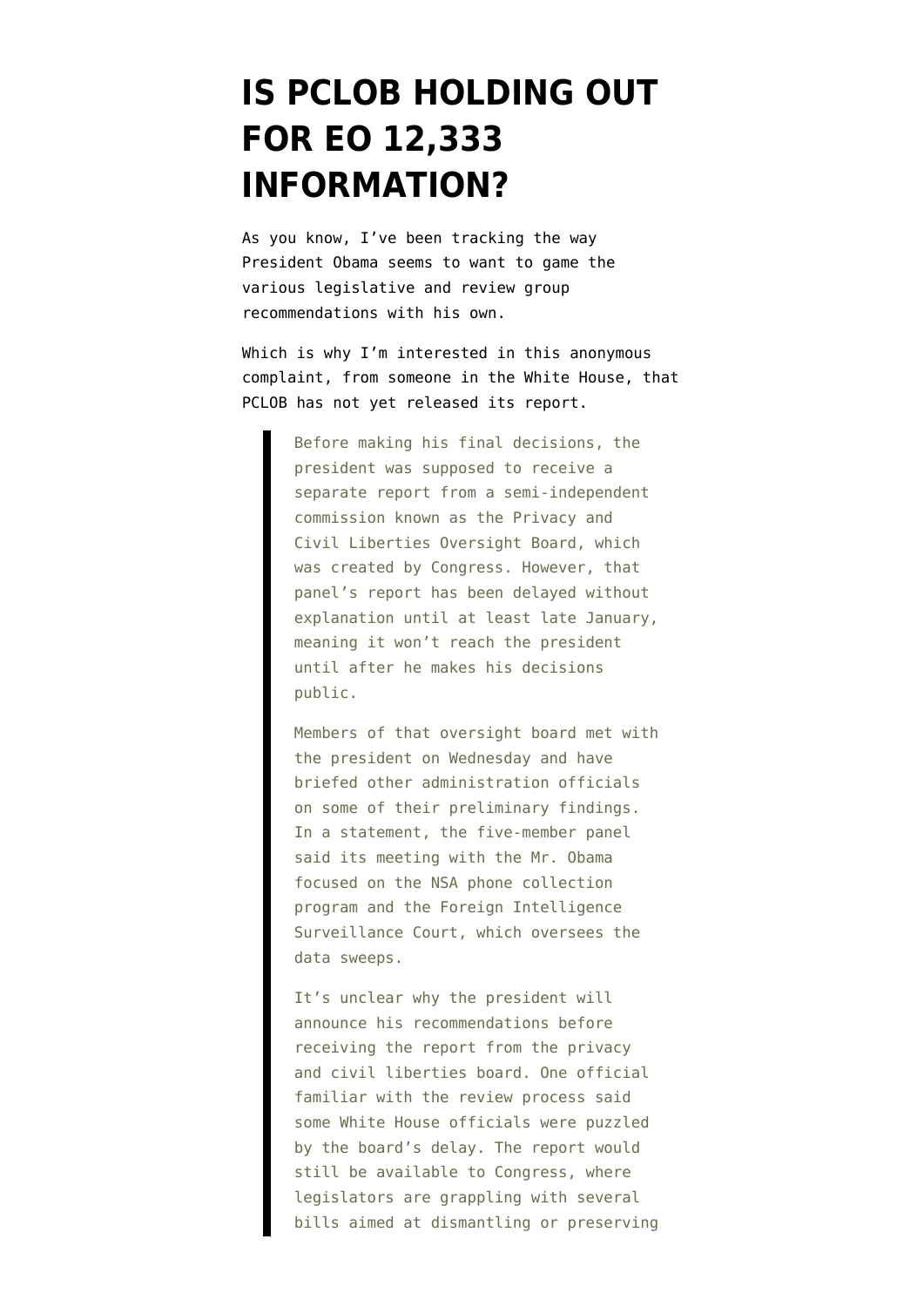## the NSA's authority. [my emphasis]

The complaint is interesting not just because it betrays some consternation that the White House won't be able to control the timing on all of this.

Last we [heard from PCLOB on November 4,](http://www.pclob.gov/SiteAssets/4%20Nov%2013%20Public%20Hearing%20Transcript%20-%20Session%20I.pdf) they said publicly that that report would focus on just Section 215 and 702 programs, the two programs the Administration has been trying to provide a limited hangout on since June (though in their [Semi-Annual Report](http://www.pclob.gov/All%20Documents/PCLOB%20Semi-Annual%20Report%20to%20the%20President%20and%20Congress%20Nov%202013.pdf) from November 3, they also said they were focusing on 12333 quidelines).

But different board members were also focusing on EO 12333 activities. PCLOB Chair David Medine asked about the theft of Google and Yahoo data off their fiber in Europe; Patricia Wald asked whether EO 12333 guidelines legally governed the dissemination of Section 215 data even if the FISC imposed more stringent guidelines; Medine asked whether searches of the corporate store (phone dragnet query results) are governed by EO 12333; and James Dempsey asked what governs the back door searches of data collected under EO 12333.

PCLOB board members clearly get that they can't understand the NSA's activities without understanding what goes on under EO 12333. Yet on one occasion (in response to the Google and Yahoo question), NSA's General Counsel Raj De tried to defer any answer because it was not a Section 215 or 702 question.

> MR. DE: Even by the terms of the article itself there is no connection to the 702 or 215 programs that we are here to discuss. I would suggest though that any implication which seemed to be made in some of the press coverage of this issue that NSA uses Executive Order 12333 to undermine, or circumvent or get around the Foreign Intelligence Surveillance Act is simply inaccurate.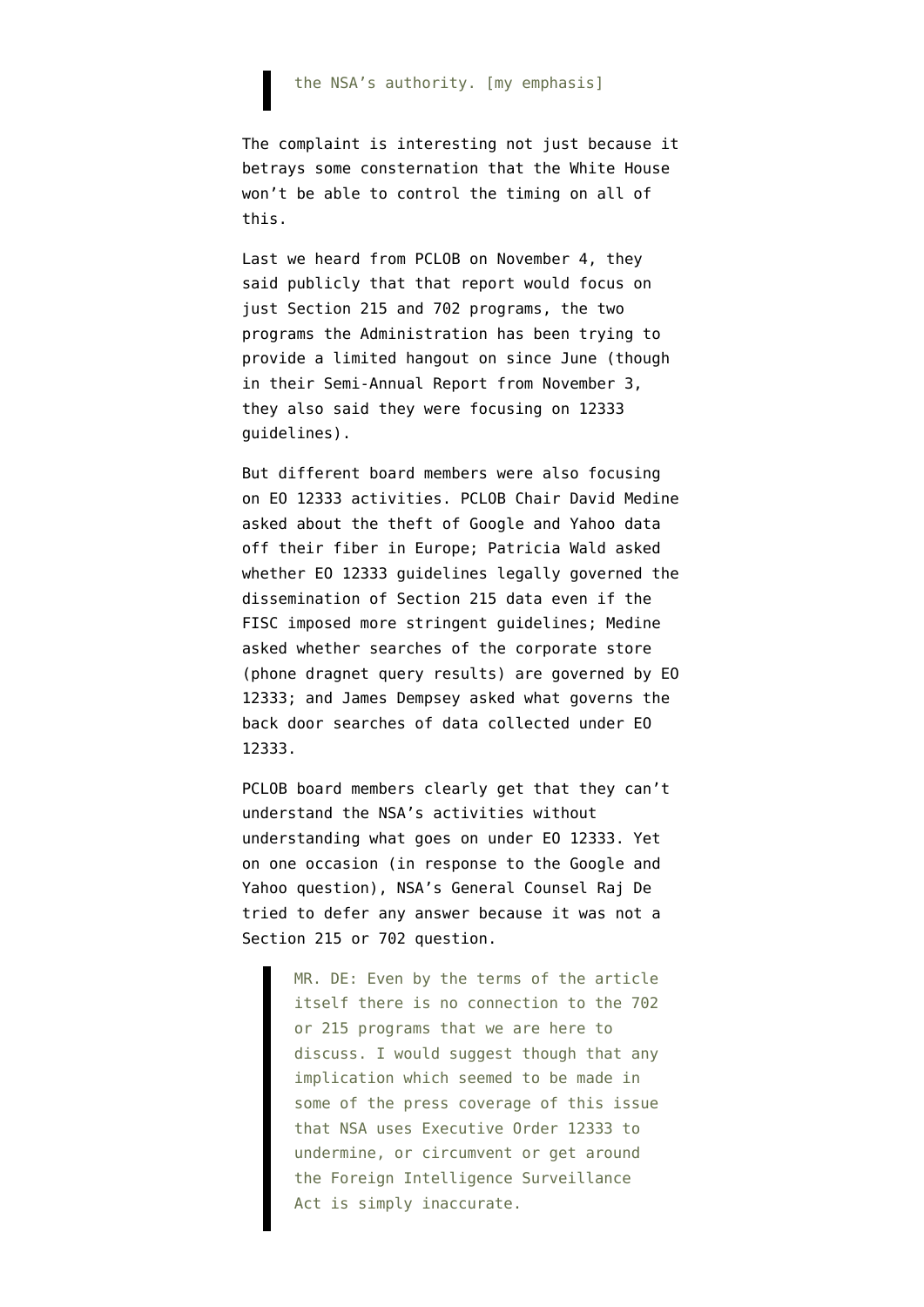Later, Dempsey asked ODNI's General Counsel Robert Litt when PCLOB was going to get the guidelines NSA used for "other types of collection," meaning that collected under EO 12333.

> MR. DEMPSEY: We have asked about, in fact months ago, several months ago we asked about guidelines for other types of collection, and where do we stand on getting feedback on that? Because you said 18, for example, is the minimization provisions for collection outside the United States, and that's pretty old. Where do we stand on looking at how that data is treated?

MR. LITT: I think we're setting up a briefing for you on that. I believe we're setting up a briefing for you on that. We did lose a few weeks.

MR. DEMPSEY: No, I understand. I was wondering if you could go beyond saying we're setting up a briefing.

MR. LITT: Well, I mean we're in the process of reviewing and updating guidelines for all agencies under 12333. It's an arduous process. You know, it's something that we've been working on for some time and we're continuing to work on it.

They're referring to [a letter PCLOB sent back in](http://www.pclob.gov/SiteAssets/newsroom/PCLOB%20DNI%20AG%2012333%20Guidelines%20Letter.pdf) [August](http://www.pclob.gov/SiteAssets/newsroom/PCLOB%20DNI%20AG%2012333%20Guidelines%20Letter.pdf) about outdated guidelines limiting the dissemination of US person data, a [James Clapper](http://www.pclob.gov/SiteAssets/newsroom/DNI%20Reply%20Letter%20to%20PCLOB%20re%20EO%2012333%20Guidelines.pdf) [response a month later](http://www.pclob.gov/SiteAssets/newsroom/DNI%20Reply%20Letter%20to%20PCLOB%20re%20EO%2012333%20Guidelines.pdf) promising and [a follow-up](http://www.pclob.gov/SiteAssets/newsroom/PCLOB%2012333%20Response%20Letter%20From%20Chairman%20to%20DNI%202013%2010%2002.pdf) [10 days later, on October 3](http://www.pclob.gov/SiteAssets/newsroom/PCLOB%2012333%20Response%20Letter%20From%20Chairman%20to%20DNI%202013%2010%2002.pdf), reminding PCLOB had asked for a briefing and updates on agencies' EO 12333 procedures.

And a month later, PCLOB still had not gotten either the briefing or the written description of where agencies were.

During that entire time, it was becoming more and more clear that the NSA might be moving